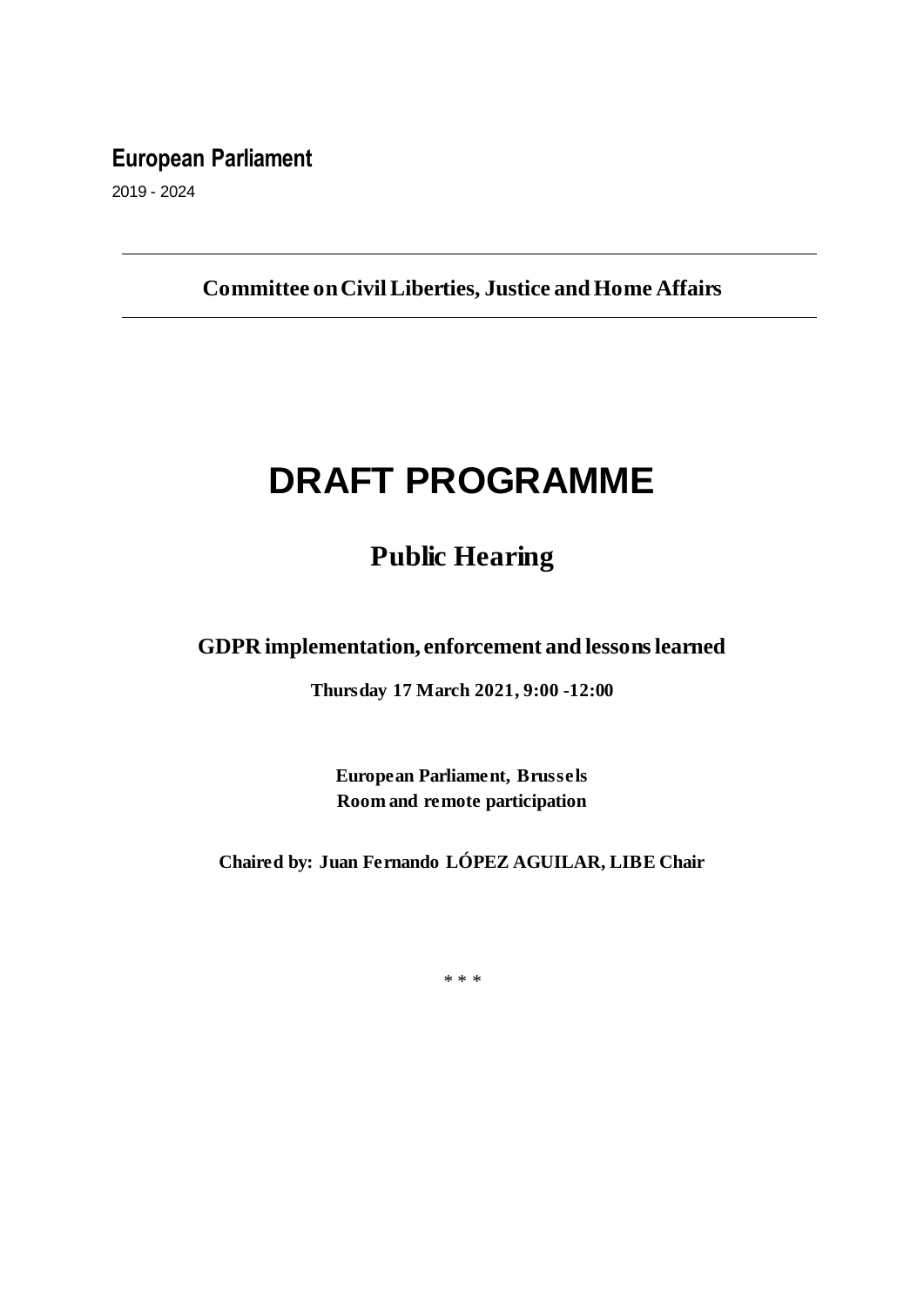#### **9:00 -9:05** Welcome and opening remarks by **Juan Fernando LÓPEZ AGUILAR, LIBE Chair**

#### **9:05 - 10:00 Panel 1 - Exercising data subjects' rights: filing complaints, applicable national procedures, access to data rights**

*[This panel would focus on the difficulties and challenges faced by non-institutional actors in the application of data protection framework and the use of their rights by data subjects, including in small repetitive cases. It will draw upon best practices, lessons learnt, the way forward with regard to exercising data subjects' rights]*

#### **Presentations by:**

- o Ursula Pachl, Deputy Director General of the European Consumer Organisation (BEUC)
- o Mikko Niva, Global Privacy Officer, Vodafone
- o Sophie Genvresse, Deputy to the Head of the Service for the Exercise of Rights and Complaints in the Directorate for the Protection of Rights and Sanctions, Commission Nationale de l'Informatique et des Libertés (CNIL)

#### **Q&A session with Members of the LIBE Committee**

*[Presentations and discussions would concentrate on the role and differences between DPA. Best practices, challenges, lessons learnt and ways forward would be highlighted]*

#### **Presentations by:**

- o Mar España Martí, Director, Spanish Data Protection Authority (AEPD)
- o Tobias Judin, Head of the International Section, Norwegian Data Protection Authority (Datatilsynet)
- o Gwendal le Grand, Head of activity for enforcement support and coordination , European Data Protection Board (EDPB)
- o Gloria González Fuster, Research Professor at Vrije Universiteit Brussel (VUB). Co-Director of the Law, Science, Technology & Society (LSTS) Research Group

#### **Q&A session with Members of the LIBE Committee**